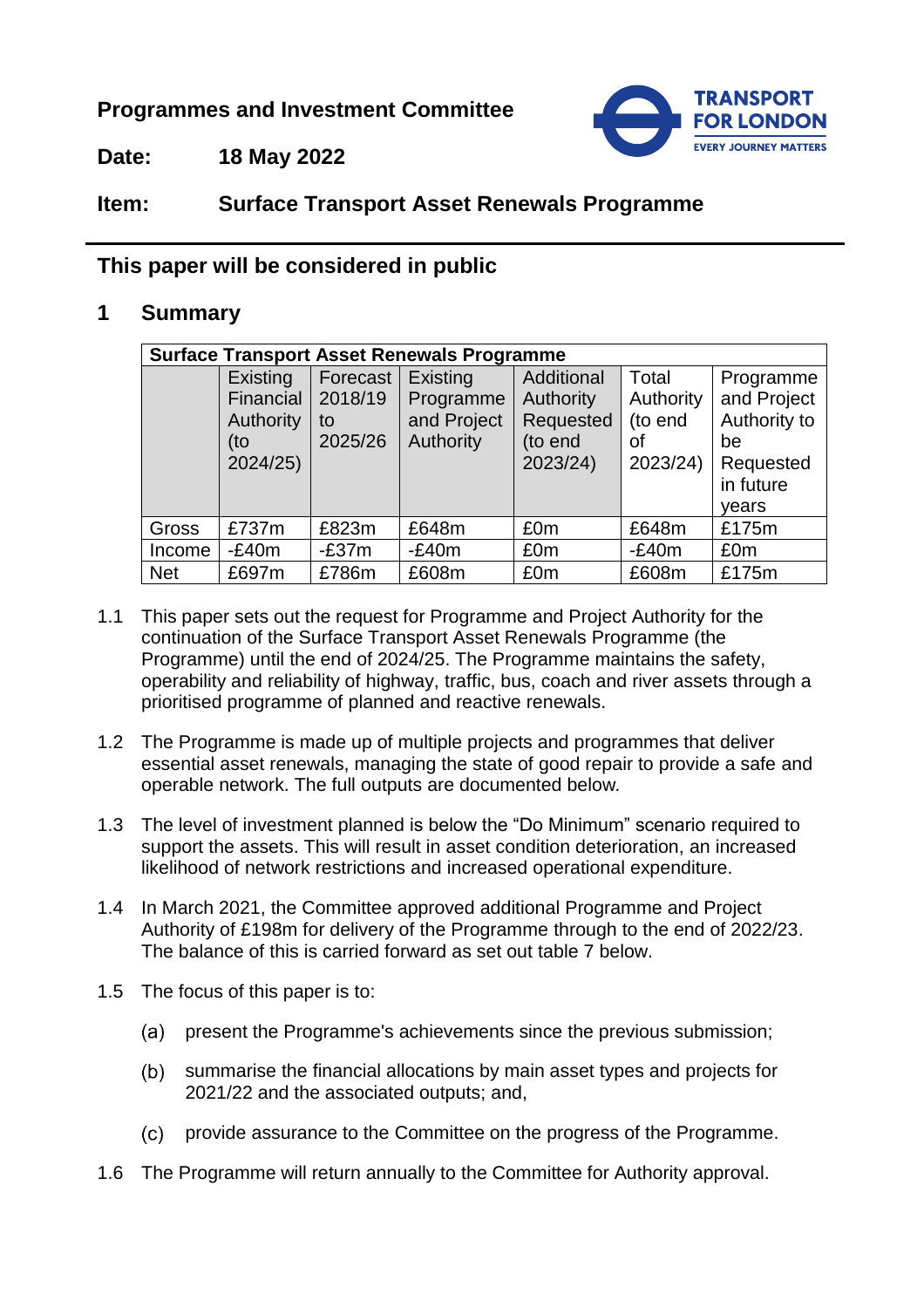## **2 Recommendations**

- **2.1 The Committee is asked to note the paper and:**
	- **(a) agree that the current Programme and Project Authority of £648m will apply through to the end of 2024/25; and**
	- **(b) note that Procurement Authority in respect of the various elements of the Surface Transport Assets Programme will be sought at officer level in accordance with Standing Orders.**

## **3 Background**

#### **Strategic Context**

- 3.1 The Mayor's Transport Strategy (MTS) has three key themes: healthy streets and healthy people; a good public transport experience; and new homes and jobs. Action plans have been produced that detail the activities to achieve these objectives, including for Walking, Cycling, Freight & Servicing and Vision Zero. Maintaining a state of good repair of our Surface assets is key to delivering all these plans, as almost all journeys on London's transport system start or finish on the road network. This is particularly important in terms of road safety for users of the network and supporting local trips and active travel.
- 3.2 The Programme's budget was substantially reduced in 2018/19 and 2019/20 as a consequence of the Government removing TfL's revenue grant. The funding was planned to return to steady state levels from 2020/21 however, due to the impact of the safe stop and revised ways of working associated with coronavirus pandemic, investment reduced to 79 per cent of original planned levels for 2020/21 (from the planned £122m to £97m). Investment was also reduced in 2021/22 from £184m to £122m to reflect the available funding.
- 3.3 The Programme's budget for 2022/23 has been decreased further to £90m to ensure it is within the overall £600m allocation from the budget for capital renewals across all of TfL. This is significantly lower than the 'Do Minimum' scenario needed to maintain the current condition of the assets. Consequently, TfL's assets are now subject to a 'Managed Decline' scenario where it is forecast that asset condition will deteriorate in 2022/23.
- 3.4 Financial Authority is currently provided through the two-year Budget for 2021/2022 and 2022/23, approved by the Board on 28 July 2021. The current funding agreement with Government expires on 24 June 2022. Any Authority requested by this paper which relates to matters outside the period of the current funding agreement with Government and/or commitments that extend beyond the period of the Business Plan and Budget may need to be revised as part of future budgets to be considered by the Board. If additional funding is not available, a prioritisation of the TfL Investment Programme will be required and some programmes and projects will not be taken forward and revised authority will be sought as appropriate. The application of any Authorities approved by the Committee for this Programme will be overseen in accordance with TfL business controls in respect of draw down.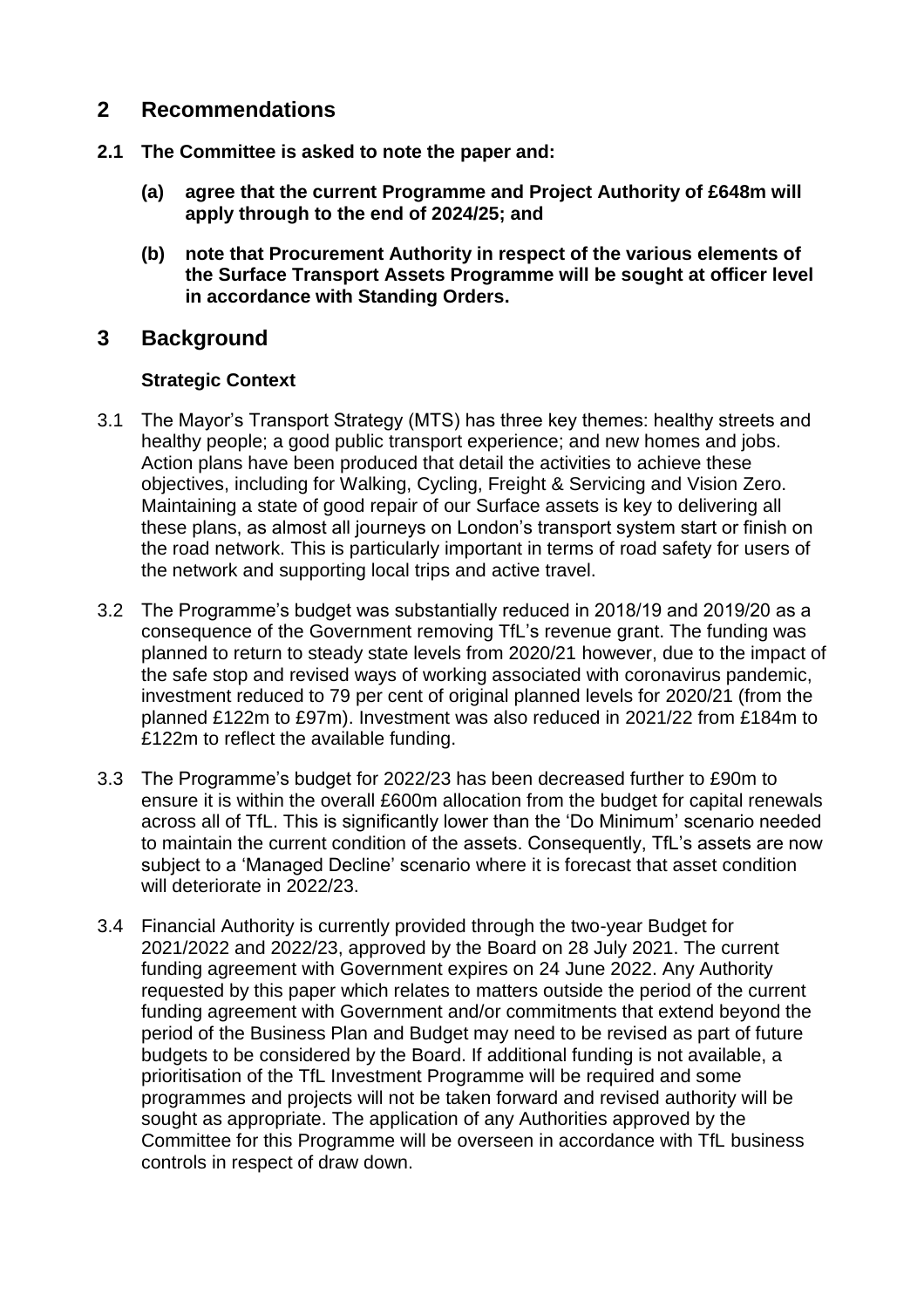#### **Surface Assets**

3.5 The assets covered by this paper include TfL roads and footways, bus and coach stations, bus stops and shelters, river assets, Woolwich Ferry, traffic signals, bridges, tunnels, street lighting, drainage and trees. The Programme also covers the Local Implementation Plan funding for borough principal road resurfacing and borough bridge strengthening, although this is limited to costs already committed and does not include any new investment in 2022/23 for borough renewals.

#### **Asset duties and responsibilities**

3.6 TfL, as the highway authority for the Transport for London Road Network, has a statutory duty under the Highways Act 1980 to maintain the public highway. The Traffic Management Act 2004 places a duty on TfL to 'manage the road network with a view to securing and facilitating the expeditious movement of people and goods', which includes the provision and maintenance of assets (e.g. traffic signals) that support this activity. TfL has additional statutory duties under the Road Tunnel Safety Act 2007 for the safe management and operation of road tunnels.

#### **Maintaining assets in a State of Good Repair**

- 3.7 State of Good Repair (SOGR) describes the condition in which TfL seeks to maintain assets to provide a safe and reliable network that minimises whole life costs and, where appropriate, meets customer expectations. The SOGR is based on industry standard condition measures which differ by asset type, for example the standard that describes the condition of a bridge is different to the condition for carriageways. Where the SOGR is below the preferred range it reflects the need for renewals investment to deliver a reliable network and reduce the risk of restrictions and closures.
- 3.8 Each asset has a target SOGR range, with examples shown in Table 1 below. The table also includes the current SOGR, which shows the condition for most asset groups is already below the accepted range. The SOGR is expected to deteriorate further in 2022/23 due to the managed decline funding scenario with the consequence that there will be increased likelihood of assets being restricted or taken out of service in order to maintain safety.

| <b>Asset</b>           | <b>SOGR target range (per cent)</b> | <b>Current</b><br><b>SOGR</b> |    |
|------------------------|-------------------------------------|-------------------------------|----|
|                        | High volume of cyclists             | 93 to 96                      | 88 |
| Carriageway*           | Low volume of cyclists              | 90 to 93                      | 88 |
|                        | Overall                             | 92 to 95                      | 88 |
| Footway                | >92                                 |                               | 94 |
| <b>Bridges</b>         | 88 to 92                            | 83                            |    |
| <b>Street lighting</b> | 90 to 95                            | 89                            |    |

#### **Table 1: State of Good Repair ranges**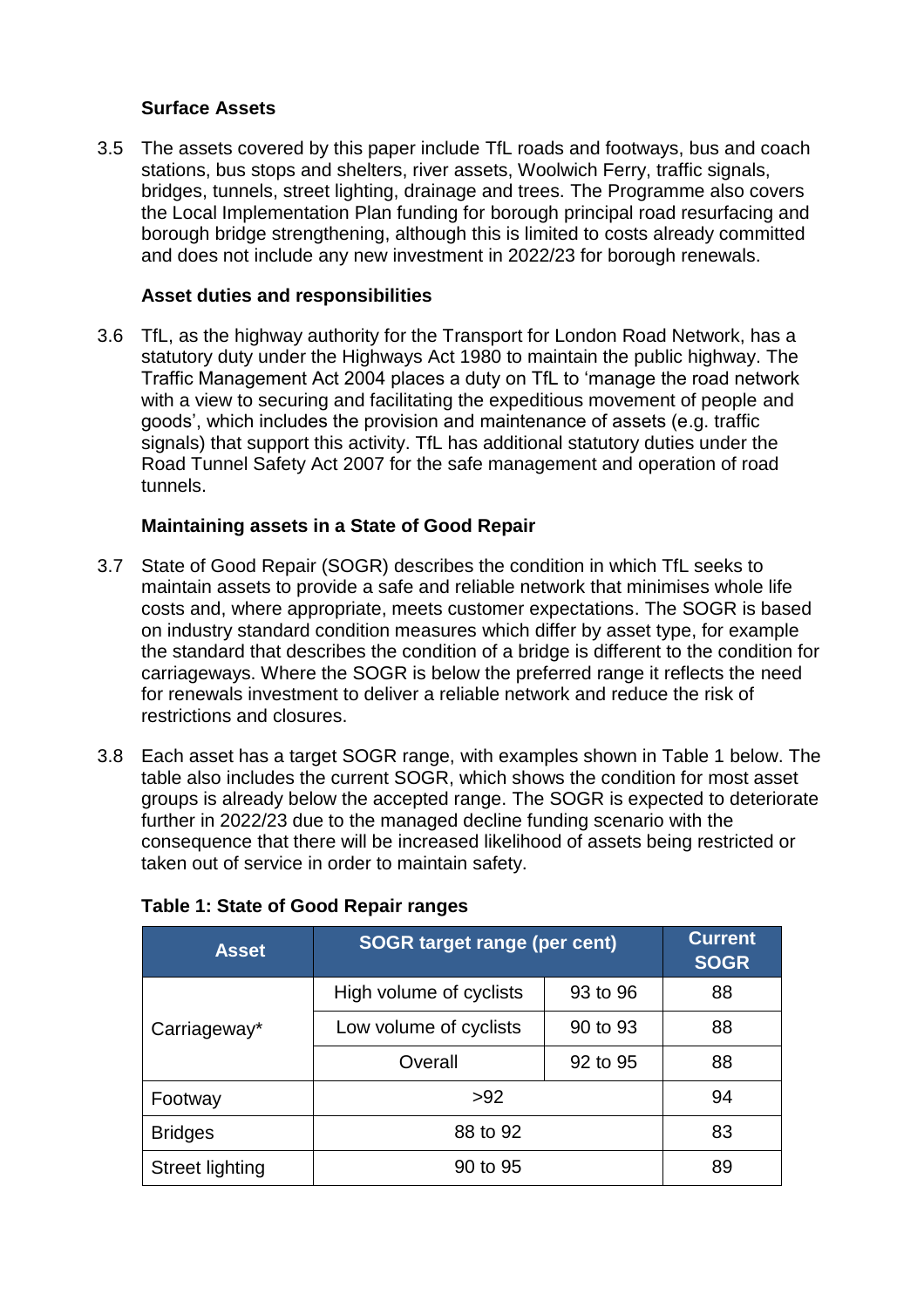\* It will take several years for the difference to become apparent because the whole network is currently below 90 per cent SOGR due to the two year pause to renewals.

3.9 Details of how SOGR is measured and calculated are provided in Appendix 1.

#### **Impact on Operations**

3.10 The two-year reduction in asset renewals in 2018/19 and 2019/20 (refer to Table 7) and continued reduced investment has increased the number of temporary closures and interim measures on the network to ensure we maintain safety. This has placed substantial pressure on maintenance budgets and increased the risk of reputational damage to TfL and customer dissatisfaction. Table 2 sets out the implications in terms of direct TfL costs. However, there are also larger societal costs in terms of additional congestion, increased journey times and reduced reliability.

| Year     | <b>Assets with</b><br>Interim<br><b>Measures</b> | <b>Annual Cost</b><br>of Interim<br><b>Measures</b> | Cost of<br>Reactive<br><b>Safety works</b> | <b>Total Cost</b> | <b>Estimated</b><br>delay cost |
|----------|--------------------------------------------------|-----------------------------------------------------|--------------------------------------------|-------------------|--------------------------------|
| 2016/17  | 24                                               | £451k                                               | £115k                                      | £566k             |                                |
| 2017/18  | 26                                               | £556k                                               | £410k                                      | £966k             |                                |
| 2018/19  | 39                                               | £702k                                               | £1,369k                                    | £2,071k           | <b>Not</b><br>measured         |
| 2019/20  | 43                                               | £2,496k                                             | £1,440k                                    | £3,936k           |                                |
| 2020/21  | 48                                               | £2,500k                                             | £2,381k                                    | £4,881k           |                                |
| 2021/22  | 54                                               | £2,900k                                             | £3,330k                                    | £6,200k           |                                |
| 2022/23* | 60                                               | £3,200k                                             | £3,660k                                    | £6,860k           | £35,890k                       |

#### **Table 2: Interim Measures and Associated Costs**

- \* forecast based on 22/23 capital renewals funding
- 3.11 Interim measures are specific to the asset type and form of deterioration, but typically could include speed restrictions, weight or width restrictions, lane closures or even carriageway or road closures. All of these restrictions are likely to result in delays to road users, shown in Table 2 as the estimated delay cost. This has been calculated from the total estimated number of interim measures, the average daily traffic flows, and the hourly economic delay costs.
- 3.12 Examples of network impacts include:
	- (a) Rotherhithe Tunnel –traffic restrictions in place with only cars permitted;
	- A40 Westway speed restriction (40mph to 30mph) and numerous short closures to implement reactive safety works (expansion joint repairs);
	- $(c)$ Vehicle Restraint System (VRS) – speed restriction (50mph to 40mph) implemented on A40 due to poor condition of VRS;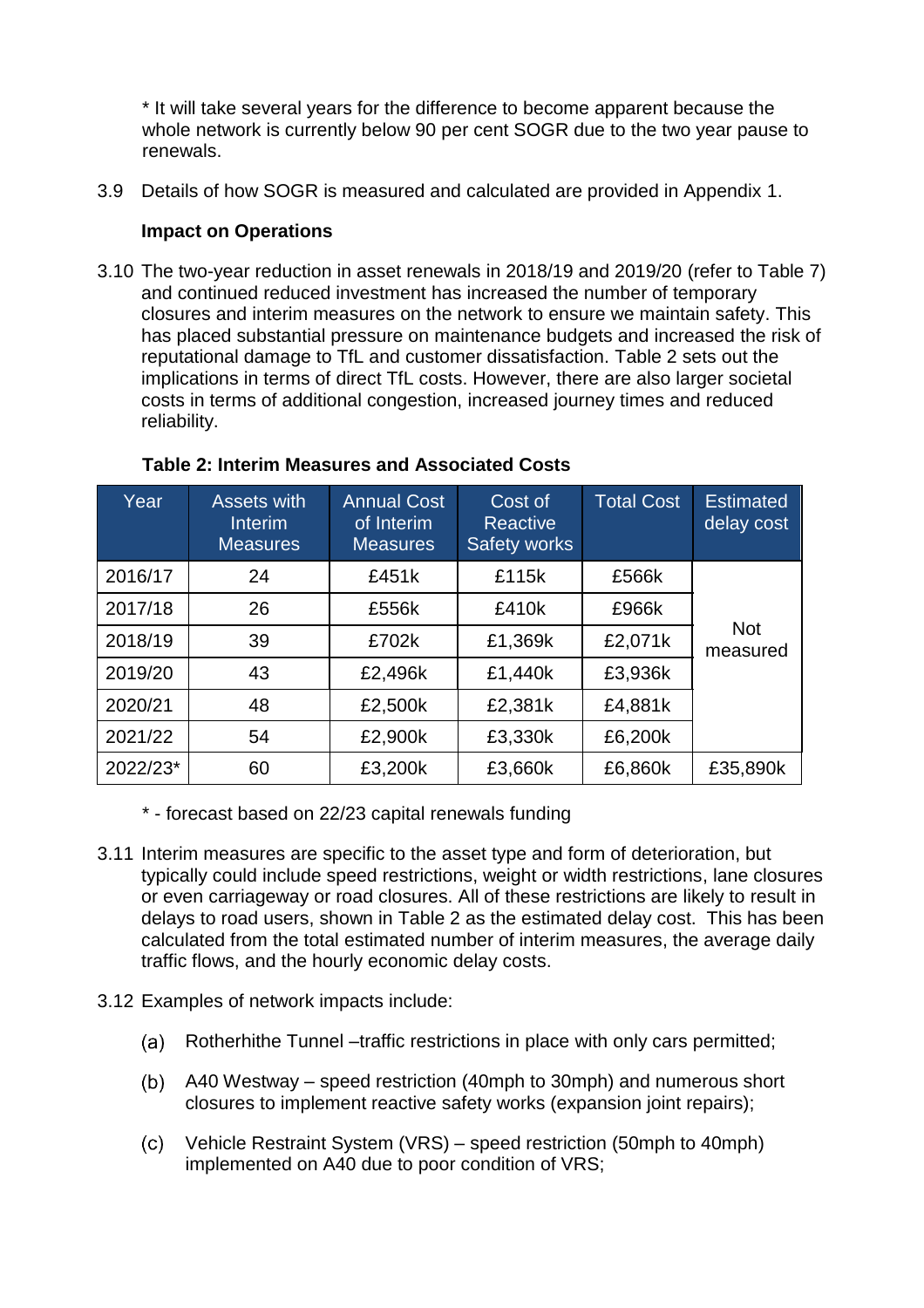- Barclay Road Bridge (A232) lane restrictions introduced in March 2022; (d)
- (e) Hammersmith Bridge (which is owned by the London Borough of Hammersmith and Fulham) – closure to buses and general traffic; and
- $(f)$ Gallows Corner Flyover – speed restriction from 30mph to 20mph, and weight restriction of 7.5 tonnes.
- 3.13 As the proposed programme of renewals is below the Do Minimum investment required, the burden on maintenance and operational budgets will increase, and network operability and reliability will decrease. Furthermore, there are increasing risks of accelerating asset deterioration that will require difficult decisions to be made on how we prioritise the assets most in need of renewal, recognising factors such as the financial constraints, safety, operability, cost recovery, people and supply chain resources, as well as road space access issues.

## **4 Programme Delivery in 2021/22**

#### **Benefits and value**

4.1 The total renewals expenditure across 2018/19, 2019/20, 2020/21 and 2021/22 was £374m, equivalent of £93m per annum. For comparison, typical steady state investment per annum prior to 2018/19 was around £150m to £200m. Figure 1 shows the change in the SOGR for roads, footways and bridges.



## **Figure 1: State of Good Repair (SOGR) trend**

- \* latest SOGR but not all condition surveys have been completed and reviewed.
- 4.2 The pause in asset renewals for 2018/19 and 2019/20 and continued reduced investment since has resulted in a decline in asset condition, in particular for carriageways.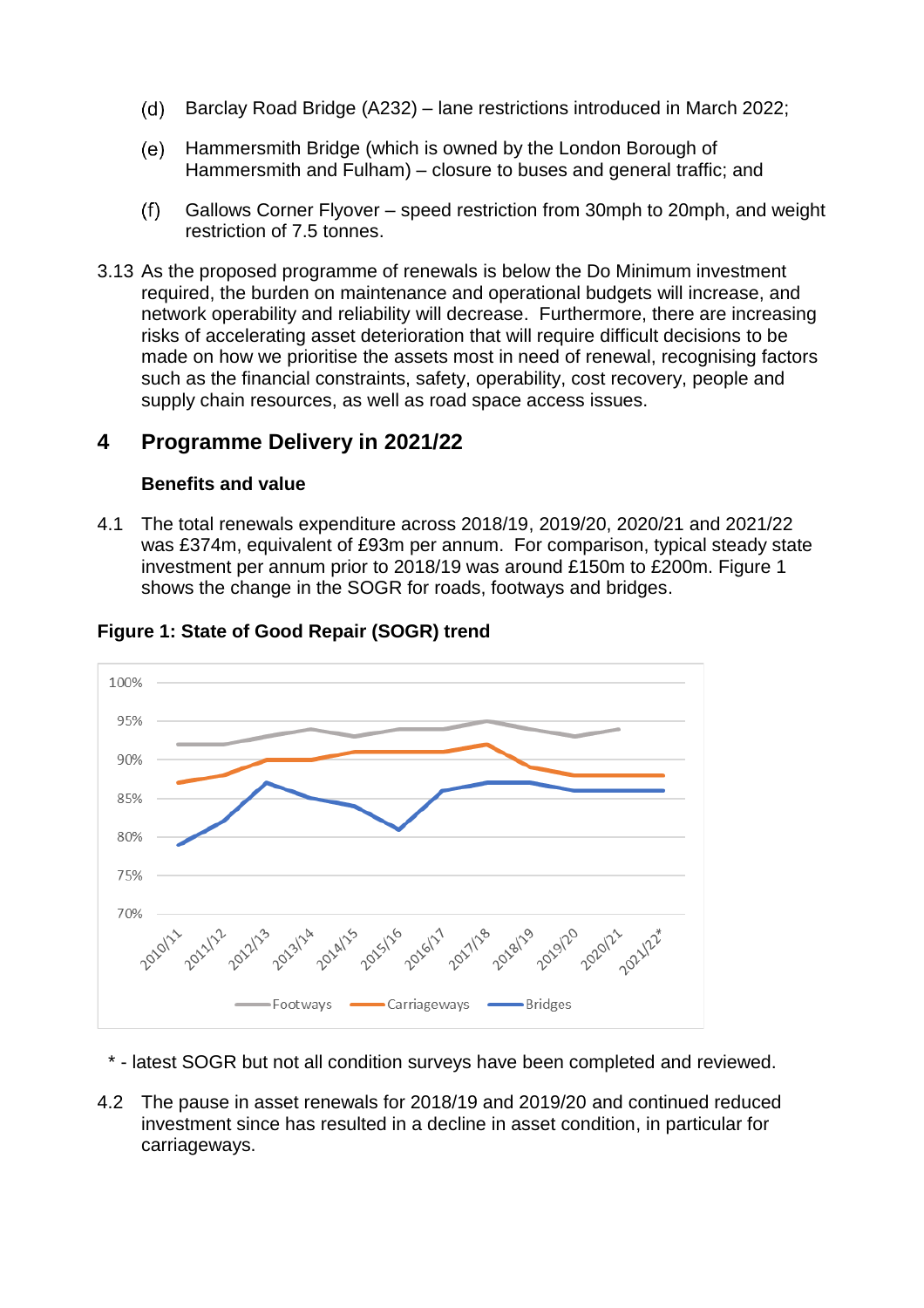4.3 The profile for TfL bridges has two significant SOGR fluctuations. In 2012/13 a marked improvement followed the completion of Hammersmith Flyover. In 2015/16 a marked drop followed a detailed inspection of Brent Cross structures and Westway structures, initiating some immediate remedial works, followed by the completion of several large projects contributing to SOGR improvement in the following two years (this does not include borough assets, such as Hammersmith Bridge). The final SOGR for 2021/22 is not currently available as inspections are still ongoing, with the figure provided based on a forecast extrapolated from those already completed.

#### **Delivery in 2021/22**

- 4.4 The total investment in 2021/22 was £119m. At the time of the last update to the Committee the planned investment was to be £180m. This was reduced in June, when the TfL Budget was approved, reflecting the available funding and a managed decline scenario.
- 4.5 Key outputs for 2021/22 are:
	- (a) A40 Westway major expansion joint replaced on eastbound carriageway, westbound carriageway under construction;
	- (b) protective measures on bridges construction substantially complete on Westminster Bridge;
	- (c) Rotherhithe Tunnel Concept Design completed for major renewal;
	- (d) Blackwall Tunnel Southbound Concept Design completed for major renewal;
	- (e) Brent Cross contract awarded for Feasibility and investigations commenced;
	- (f) Kingston Cromwell Road bus station contract awarded for Detailed Design;
	- (g) Hammersmith Bridge completion of pedestal casing removal and blast cleaning to inform the detailed stabilisation repair methodology (undertaken on behalf of London Borough of Hammersmith & Fulham);
	- (h) the Asset Capital Programme multiple critical asset renewals completed covering all Surface asset types to maintain state of good repair including:
		- (i) 340,000sqm of carriageway resurfacing;
		- (ii) 600 new bus shelters with 57 electrical connections;
		- (iii) 270 lighting columns and 2,500 luminaires installed on the network;
		- (iv) 150 number of traffic signal controllers renewed; and
		- (v) six renewals of TfL structures and bridges.
- 4.6 Appendix 2 provides a summary of the key Programme investment and outputs for 2021/22. To ensure efficient and effective management of the Programme in year,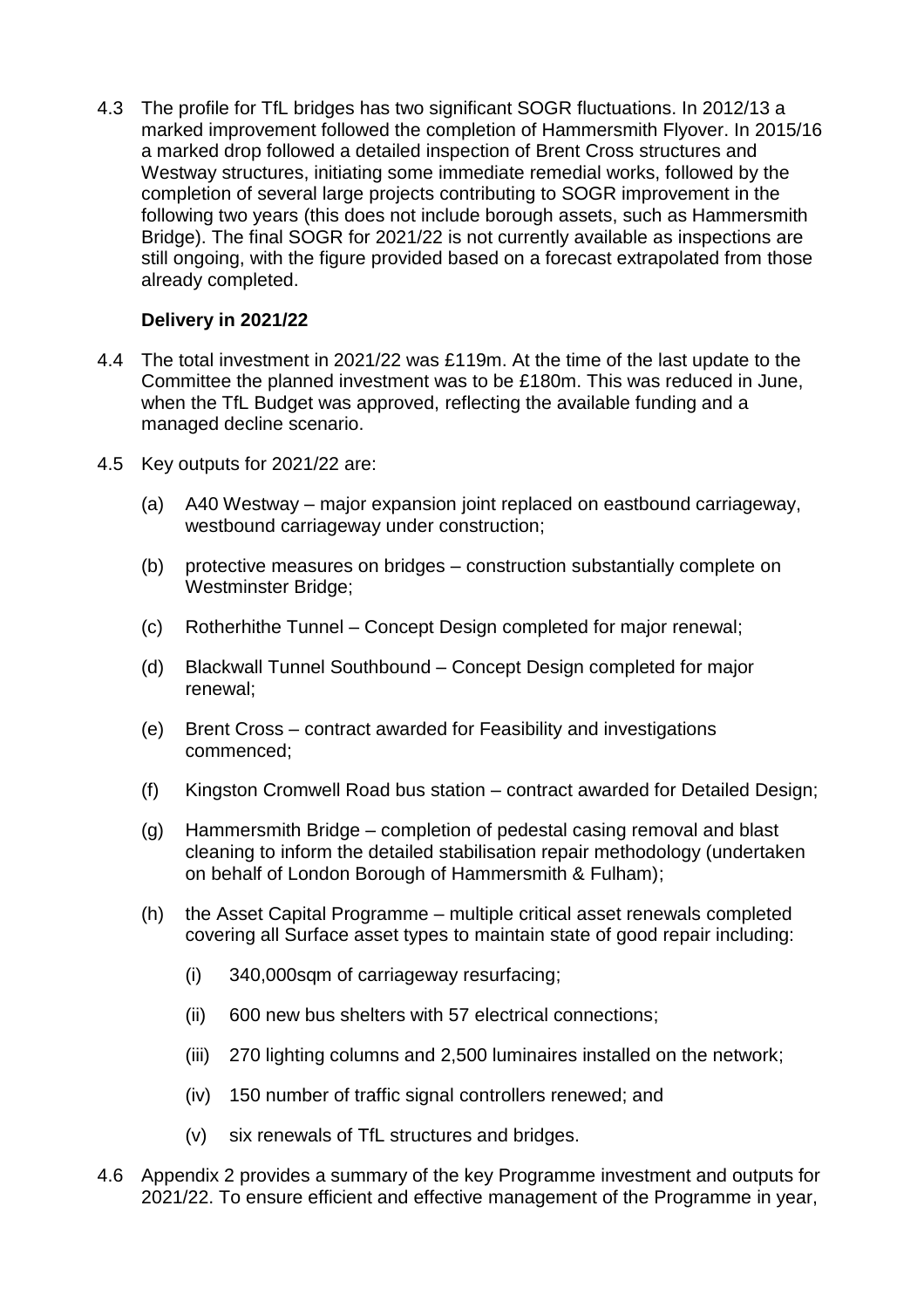adjustments to individual budget allocations were made to reflect any changes to known asset condition, whilst also focusing on priority schemes where delivery was achievable. The resultant variances are set out in Appendix 2. Examples of in year changes in 2021/22 include reductions in planned investment in lighting and variable message signs due to material supply issues and increases in the number of traffic signals, bus stops and carriageway renewals.

4.7 The Programme had an efficiency target of £3.4m for 2021/22, which was successfully exceeded, with a total £5.7m of efficiency savings made. Examples of efficiencies include reductions in lane rental charges through better traffic management and planning of delivery activity to co-ordinate closures therefore reducing costs.

## **5 Programme delivery for 2022/23**

#### **Option assessment**

- 5.1 The following strategic options have been considered:
	- (a) **Do Minimum –30 per cent (this is the planned level of investment):** Managed decline scenario reflecting the £600m in the budget for capital renewals in 2022/23 is insufficient to meet the minimum asset condition need across TfL. Under this scenario, asset condition will deteriorate more rapidly than the 'do minimum', resulting in increased likelihood of restrictions and asset closures in order to keep the network safe. This will result in increased operational expenditure, as set out in table 2, to install and maintain increasing numbers of temporary restrictions as well as increased network impacts and delays to road users including increased journey times for buses. The backlog of renewals will increase in both scale and time to address it, and renewals schemes are likely to need more extensive, and therefore costly, interventions as works are no longer optimised. Paragraph 5.2 explains the Programme delivery approach to efficiently manage investment within this funding scenario.
	- (b) **Do Minimum:** Maintains a basic level of service at minimum cost to maintain safety and operability; under this option reliability and customer satisfaction will be lower. This option represents an absolute lower bound level of investment. The consequences of this option will likely result in significant peaks in investment as some assets become unmaintainable through operating expenditure interventions and will require significant capital investment to keep assets safe and available.
	- (c) **Moderate:** Aligns with the 2020 TfL Budget with amendments to account for coronavirus pandemic impacts on delivery in 2020/21. This can support the key themes of the MTS, however, at a slower rate and to a lower level of customer experience than the 'High Ambition' option. This option will manage and reduce the number of interim measures in place on major tunnels and structures with noticeable reductions over 10 years. Lighting column replacement can maintain the current levels with some continued roll out light-emitting diodes (LEDs). The current decline of cycle route and footway condition will be managed, however, significant improvements in state of good repair will not be seen in the short term. This option will also enable the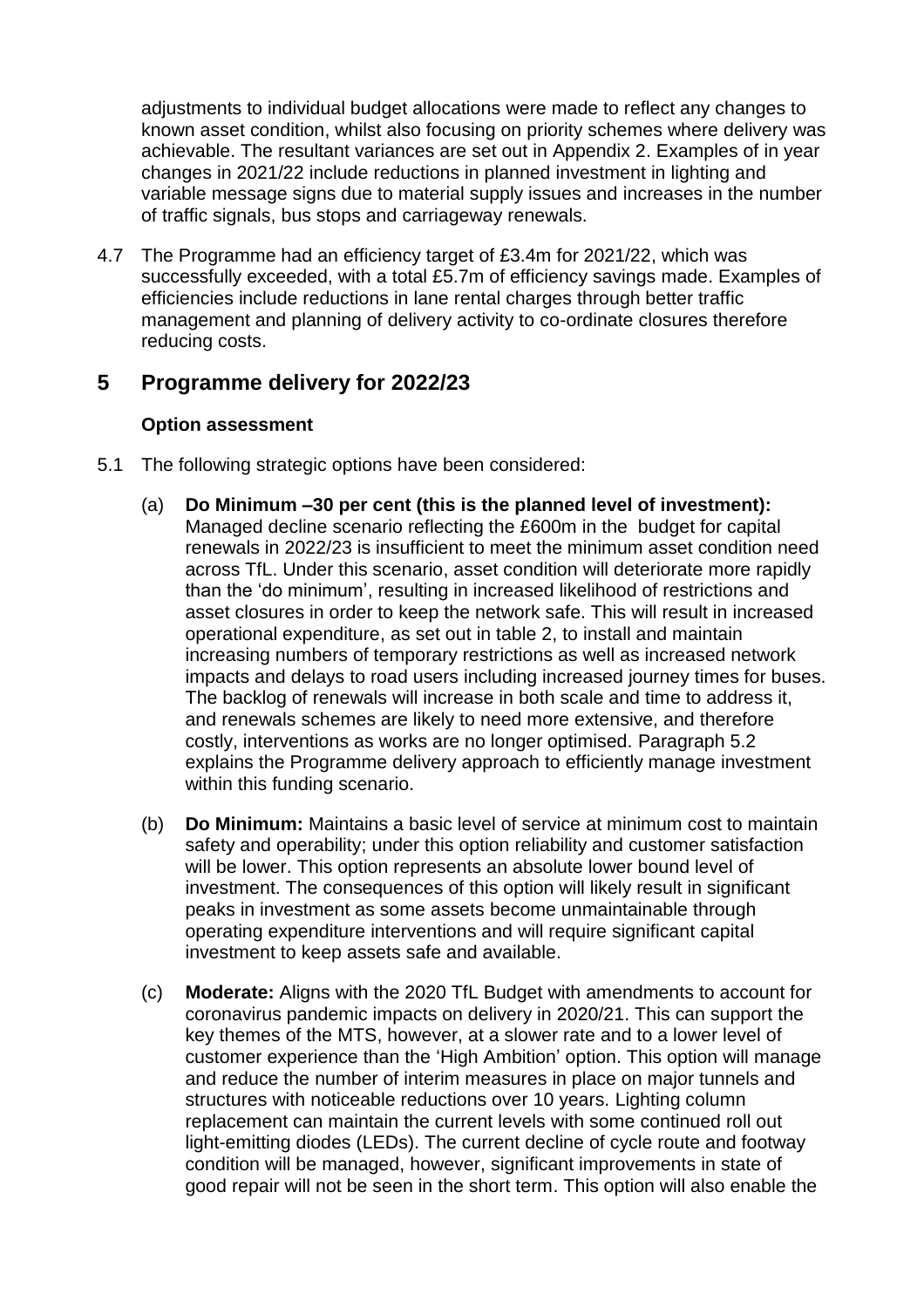continued investment in bus station staff welfare facilities and improvement works, such as Hostile Vehicle Mitigation measures on other central London bridges.

- (d) **High Ambition:** This scenario aims to deliver the ambitions of the MTS. It prioritises walking, cycling and public transport over other road users. Areas of focus include supporting Vision Zero, Healthy Streets and carbon reduction. This option will aim to reduce interim measures on major structures and tunnels assets over the next five years. Significant investment in lighting column replacement and roll out of the LED upgrade programme. Investment into carriageway, footway and cycle track renewals with state of good repair within the desirable range within three to five years.
- 5.2 To manage the Programme efficiently potential project activity in 2022/23 has been identified to the value of £107m (i.e. £17m above the £90m budget). This provides a workbank of additional priority schemes that can be accelerated should further funding become available, or if delivery on other schemes is slower than anticipated. Periodic reviews will be used, together with quarterly investment decision points to assess the level of delivery achieved, the planned outputs and determine whether additional commitments can be made. This approach gives maximum flexibility to ensure a safe and operable network is maintained.

#### **Benefits and value**

5.3 Asset modelling and historical performance trends have been used to assess the SOGR that will be achieved by the planned investment and these are shown in Table 3 compared to prior year outcomes. The managed decline scenario will result in deteriorating asset condition and is expected to increase the backlog of renewals. Asset performance is expected to deteriorate as increasing restrictions are needed to keep the network safe with more defects and insufficient funding to complete the necessary repairs. The programme has been prioritised focussing on high safety and reliability risks, but this means whole life costs and best value are unlikely to be achieved as investment will not be at the optimum time.

| <b>Asset</b>                                  | 19/20 | 20/21 | 21/22 | 22/23 | 23/24 | 24/25 | 25/26 | <b>Target</b><br>range |
|-----------------------------------------------|-------|-------|-------|-------|-------|-------|-------|------------------------|
| Carriageway<br>Overall*                       | 88    | 88    | 86    | 85    | 84    | 83    | 82    | 92 to 95               |
| Carriageway (High<br>volume of<br>cyclists)** | 91    | 91    | 90    | 91    | 90    | 89    | 88    | 93 to 96               |
| Carriageway (Low<br>volume of<br>cyclists)**  | 88    | 88    | 87    | 87    | 86    | 86    | 85    | 90 to 93               |
| Footway                                       | 94    | 94    | 93    | 92    | 92    | 90    | 89    | $>92$                  |
| <b>Structures</b>                             | 86    | 83    | 83    | 83    | 82    | 81    | 81    | 88 to 92               |

#### **Table 3: Current and Predicted State of Good Repair (per cent)**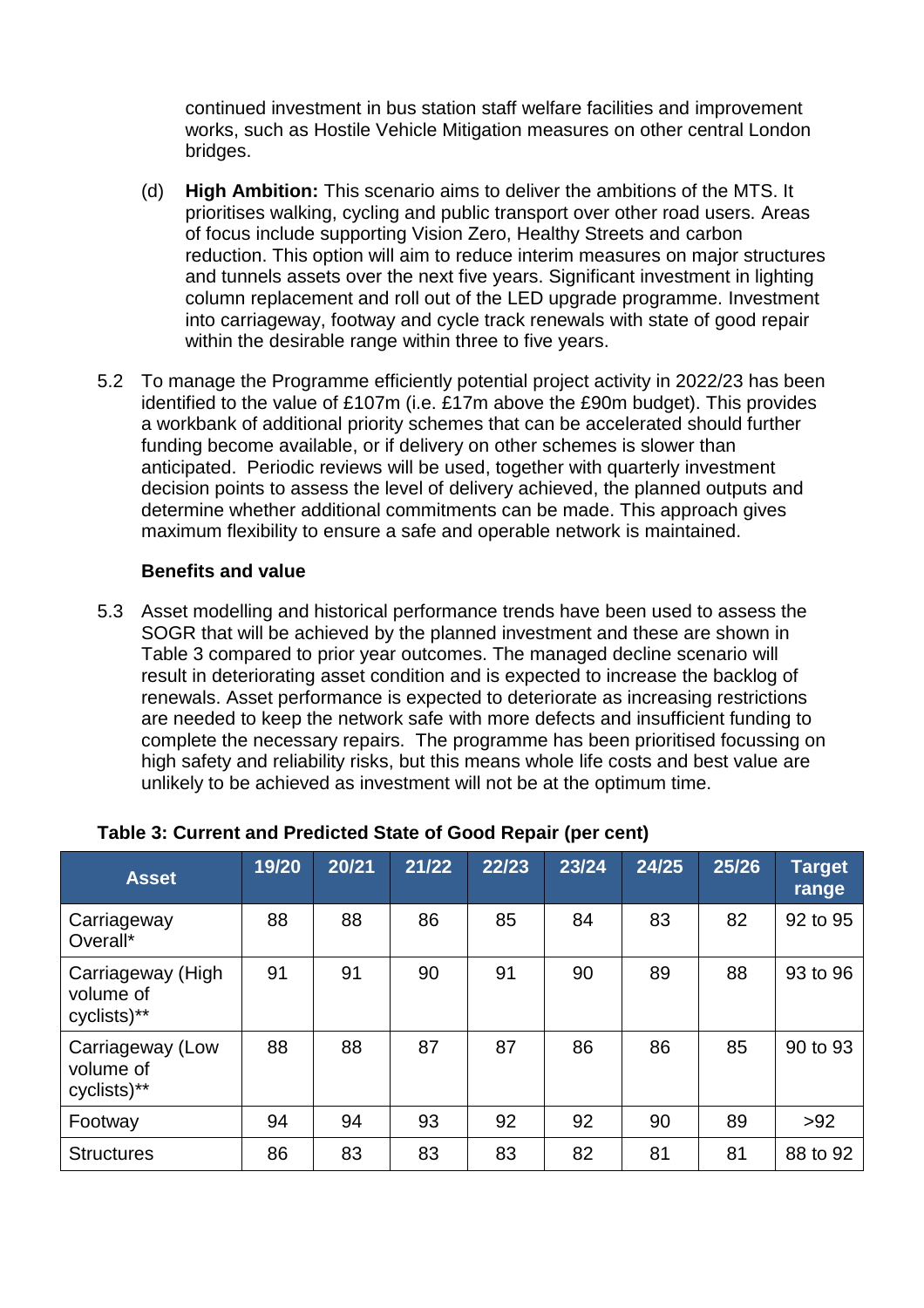\* Due to coronavirus restrictions the annual survey that informs SOGR was not completed in 2020/21 so the previous year's figures from 2019/20 are reported here.

\*\* These figures are indicative and are expected to represent the condition of the nearside lane. Further development of specific performance indicators is underway.

#### **Delivery in 2022/23**

- 5.4 Appendix 3 details the planned expenditure and forecast outputs for each of the assets in 2022/23. Key activities planned include:
	- A40 Westway major expansion joint on westbound carriageway replaced mitigating a key asset risk, concept design work on work package two (comb joints, parapets, concrete deterioration) completed to allow prioritisation of future activity;
	- (b) Kingston Cromwell Road bus station Detailed design completed for the renewal of the bus station;
	- Brent Cross Structures Feasibility completed and single option identified;
	- (d) Croydon Flyover surveys and investigations complete;
	- Gallows Corner single option selected and submission of business case to Department for Transport;
	- Protective measures on bridges works complete on Westminster bridge;
	- Hammersmith Bridge completion of stabilisation works to make the bridge safe and allow its continued use by pedestrians and cyclists (TfL contribution to the works being progressed by the London Borough of Hammersmith and Fulham)
	- $(h)$  new technology, bus stops and shelters contracts procurement commenced; and
	- $(i)$ the Asset Capital Programme – multiple critical asset renewals completed covering all Surface asset types, including:
		- (i) 150,000sqm of carriageway resurfacing;
		- (ii) 350 new bus shelters;
		- (iii) 157 lighting columns and 2400 LED replacements to be installed on the network;
		- (iv) 45 traffic signal controllers renewed;
		- (v) 5 bridge and structure renewals; and
		- (vi) 11 bus driver welfare renewals.
- 5.5 Due to the reduced funding available in 2022/23 several planned projects will not progress, these include: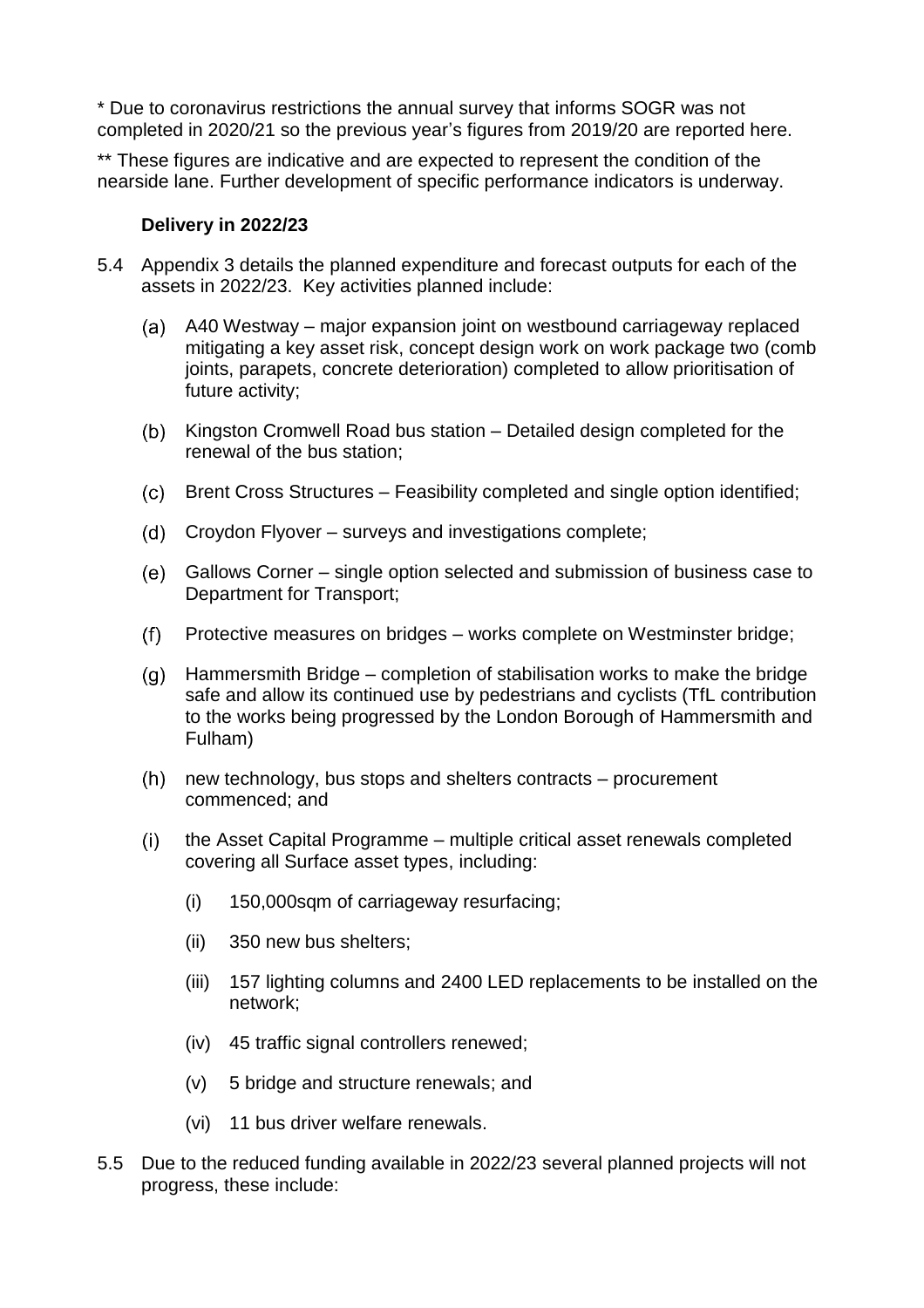- (a) the procurement for detailed design and build for the major renewal of Rotherhithe Tunnel. A series of short-term targeted interventions will be progressed to keep the asset safe and operable in the interim;
- (b) we will complete the Hostile Vehicle Mitigation (HVM) work on Westminster Bridge, but no permanent measures will be progressed on other bridges;
- (c) 98,000sqm of carriageway renewals; and
- (d) Borough Roads and Bridges investment priorities outside those already committed.
- 5.6 A large number of the activities will continue beyond 2022/23, such as progressing the design on Brent Cross structures. This authority request therefore covers the period through to the end of 2024/25.

## **6 Programme risks and milestones**

#### **Programme risks**

6.1 The top risks associated with delivery of the Programme are shown below.

| <b>Risk</b><br><b>No</b> | <b>Risk Description</b>                                                                                             | <b>Mitigation Actions</b>                                                                                                                                                                                                                                    |
|--------------------------|---------------------------------------------------------------------------------------------------------------------|--------------------------------------------------------------------------------------------------------------------------------------------------------------------------------------------------------------------------------------------------------------|
|                          | Road Access<br><b>Booking</b>                                                                                       | Early engagement with permitting and co-ordinating teams.<br>Additional training of project teams to efficiently plan road<br>access bookings.                                                                                                               |
| 2                        | Reduction of<br><b>CAPEX Funding</b><br>limits delivery of<br>project objectives.                                   | Projects within Programme robustly prioritised based on<br>whole life cost and risk to ensure best value. Delivery<br>focused on highest priority asset need. Utilise the<br>workbank so additional priority schemes can readily<br>progress where possible. |
| 3                        | Forecasting<br>accuracy                                                                                             | Regular forecasting reviews in place taking into account<br>availability of road space, materials, people and funding.<br>Regular meetings with supply chain to ensure costs and<br>programmes are accurate.                                                 |
| $\overline{4}$           | <b>Emergency works</b><br>may be required<br>(Hammersmith<br>bridge pedestals,<br><b>Rotherhithe Tunnel</b><br>etc) | Project scope regularly reviewed to identify short term<br>measures required to keep asset safe and operable.<br>Appropriate risk provision in place on specific projects<br>based on asset condition.                                                       |
| 5                        | Lead time for<br>materials                                                                                          | Advance purchase of materials where possible. Regular<br>forecast of future demand to allow supply chain to plan<br>efficiently.                                                                                                                             |

**Table 4: Top risks from Surface Asset Renewals Programme**

6.2 The Programme does not include an overall high-level risk allowance. It is comprised of hundreds of schemes that, experience has shown, enable risk to be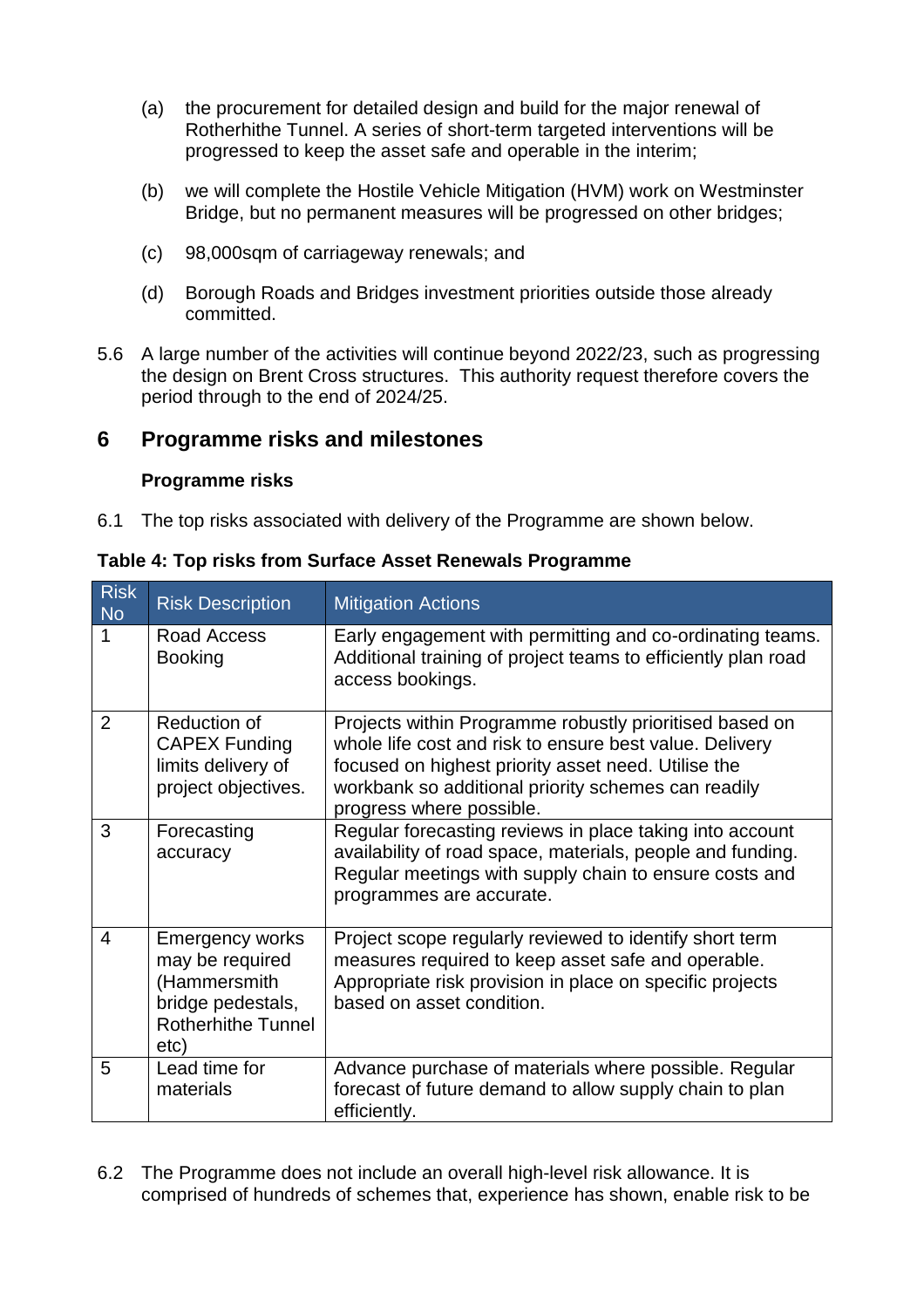effectively managed across the programme using the workbank approach describe. Periodic reviews of the Programme risks are held with escalations reported at the Portfolio Review meeting. On larger projects (e.g. the A40 Westway and Rotherhithe Tunnel) risk is held at project level.

## **Programme milestones 2022/23**

6.3 The strategic milestones are shown in Table 5.

| <b>Project</b>                                                       | <b>Milestone</b>                                                                     | <b>Tier</b>          | <b>Target Date</b>  |
|----------------------------------------------------------------------|--------------------------------------------------------------------------------------|----------------------|---------------------|
| <b>Brent Cross</b>                                                   | <b>Options Assessment</b><br>Report signed off                                       | <b>TfL Scorecard</b> | 19 December<br>2022 |
| <b>Gallows Corner</b>                                                | Submission of draft Outline<br><b>Business Case to DfT</b>                           | <b>TfL Scorecard</b> | 17 July 2022        |
| A40 Westway                                                          | Completion on site of<br>replacement of major<br>expansion joint (Work<br>Package 1) | <b>TfL Scorecard</b> | 14 October 2022     |
| <b>Hostile Vehicle</b><br>Mitigations -<br><b>Westminster Bridge</b> | Delivery into service                                                                | <b>TfL Scorecard</b> | 12 August 2022      |

#### **Table 5: Strategic Milestones**

#### **Commercial Strategy**

- 6.4 The Programme is predominantly delivered via existing frameworks, either via direct award or mini-competition for larger/unique projects e.g. Kingston Cromwell Road bus station. Surface Transport has two frameworks in place which provide the typical route to market for delivery of the Programme. These are:
	- (a) the Highways Maintenance and Projects Framework (HMPF) for highway maintenance and related medium complexity capital works; and,
	- (b) Surface Transport Infrastructure Construction framework (STIC), which will deliver medium and high complexity capital works.
- 6.5 HMPF and STIC both commenced on 1 April 2021 and are used to deliver most projects within the Programme. Very high complexity or unique projects may be delivered through external frameworks or via separate, individual contracts specifically procured to deliver a project. In all cases the route to market is considered on an individual project basis to maximise value for money.

# **7 Financial Implications**

- 7.1 The 2021 TfL Budget provides the Financial Authority needed to deliver the scope of the works set out in this request. Of this:
	- (a) £7.5m of this relates to additional third party funded Traffic Signal schemes (i.e. there is no net impact on TfL funding); and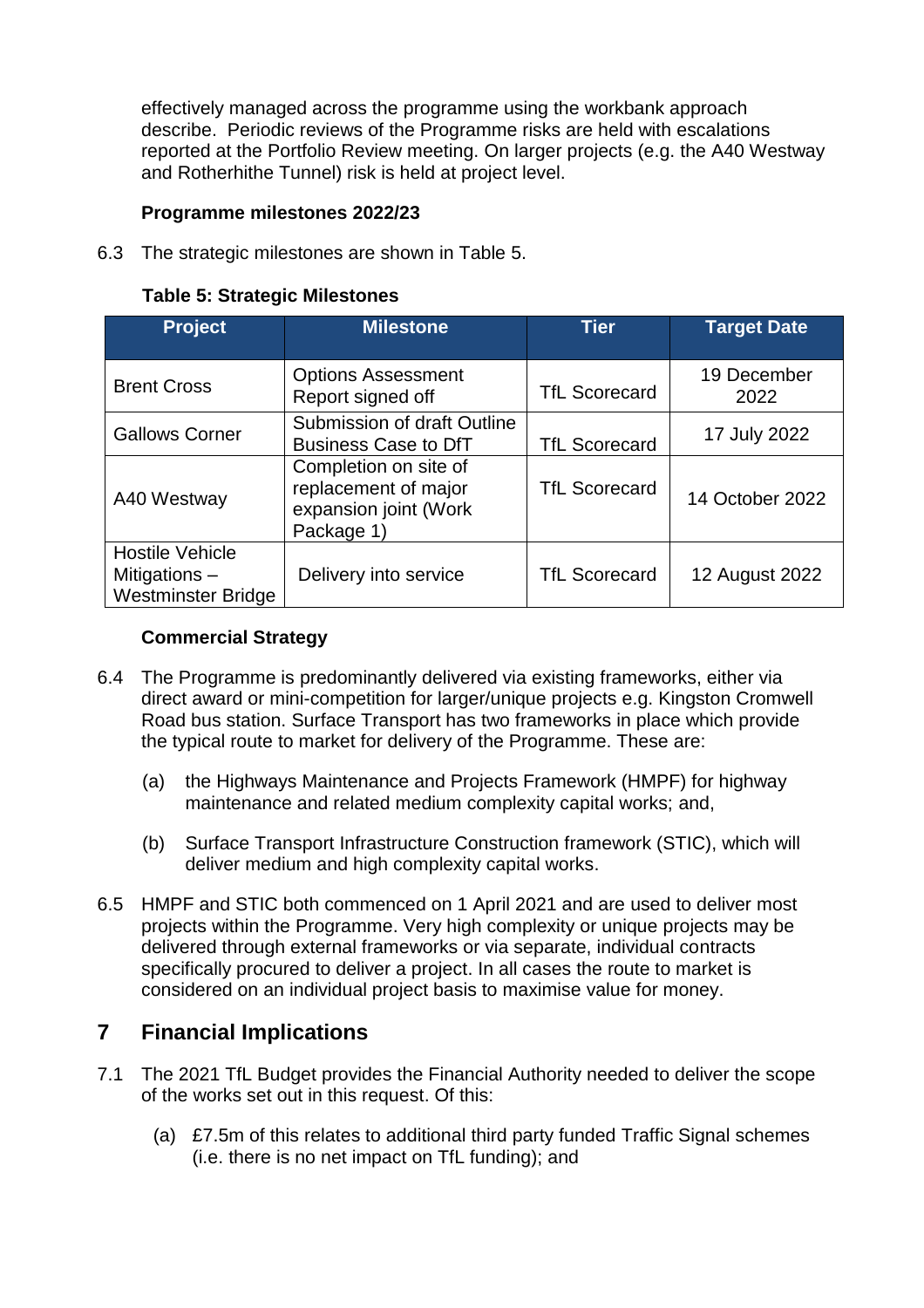- (b) Other third party this includes a £2.93m contribution to the costs of the stabilisation works on Hammersmith Bridge, which is a condition of our funding agreement with the Department of Transport (DfT)<sup>1</sup>.
- 7.2 The Programme's Financial Authority and the Programme and Project Authority is shown in Table 7 below. The current funding agreement with Government, dated 25 February 2022, expires on 24 June 2022 but recognises that TfL will need to enter new financial commitments that extend beyond this date. It is anticipated that the financial commitments that this paper describes will be addressed in a subsequent funding agreement.

l

<sup>1</sup> Note: The £2.93m funding contribution to the stabilisation works at Hammersmith Bridge is held by TfL centrally and does not form part of the Surface Assets Portfolio authorities shown in table 6 below.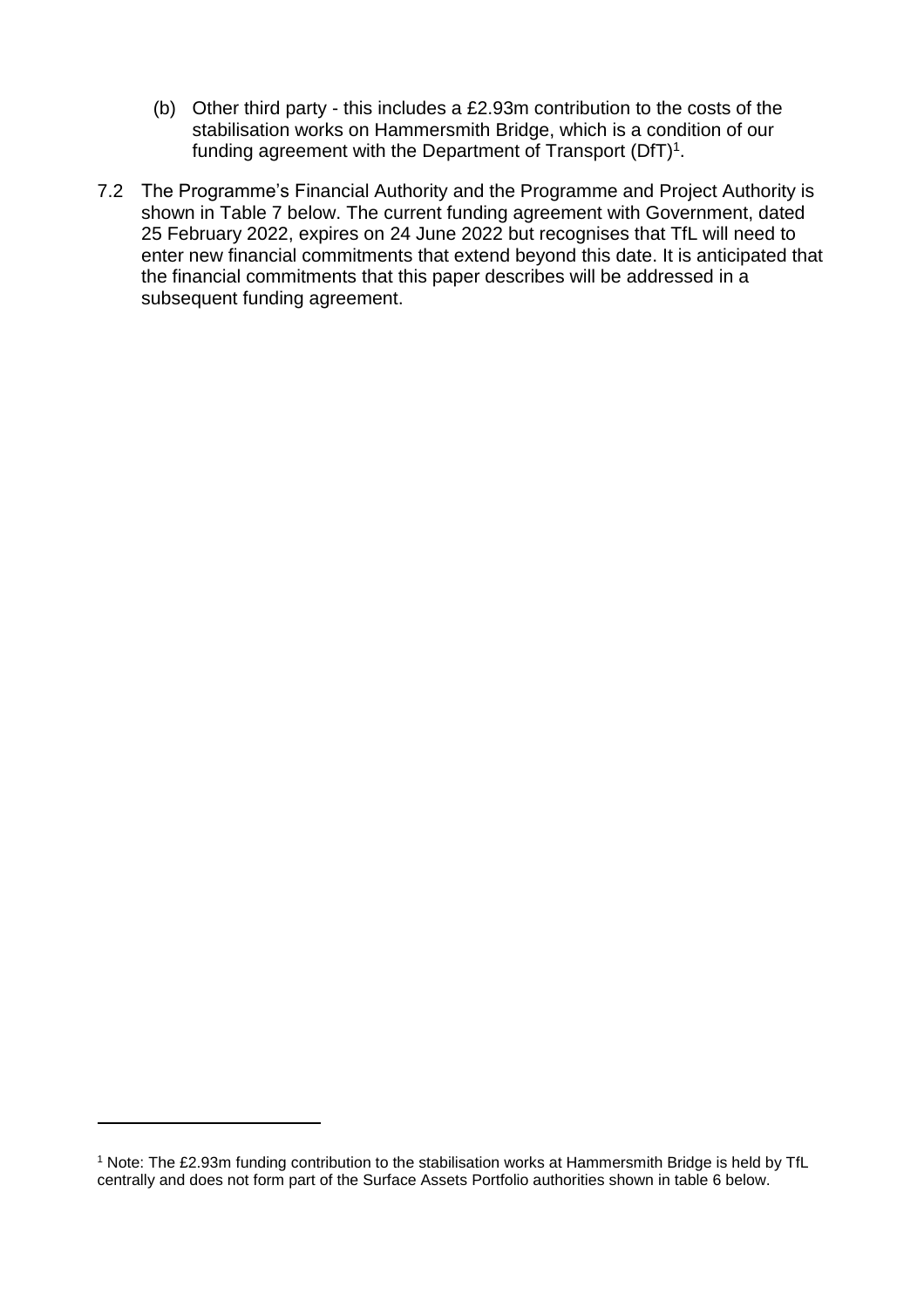# **Table 6: Summary of the costs and funding**

| <b>Assets Portfolio</b>          |                                             | <b>Actuals</b> | <b>Actuals</b> | <b>Actuals</b> |                | <b>TfL Budget</b> |                |             |       | <b>Total</b> | <b>Authority -</b>       |
|----------------------------------|---------------------------------------------|----------------|----------------|----------------|----------------|-------------------|----------------|-------------|-------|--------------|--------------------------|
| <b>Rounded to £m</b>             |                                             | 18/19          | 19/20          | 20/2           | 21/22          | 22/23             | 23/24          | 24/25       | 25/26 | forecast     | <b>Years to</b><br>24/25 |
| <b>Financial</b><br>authority    |                                             |                |                |                |                |                   |                |             |       |              |                          |
| <b>Portfolio</b><br><b>Total</b> |                                             | 71             | 83             | 98             | 129            | 101               | 96             | 159         | 96    | 833          | 737                      |
|                                  | <b>TfL Element</b>                          | 61             | 77             | 95             | 119            | 90                | 96             | 159         | 96    | 793          | 697                      |
| <b>Budget or Plan</b>            | <b>Third Party</b><br>Funding               | 10             | 6              | 3              | 10             | 11                | $\mathbf 0$    | $\mathbf 0$ | 0     | 40           | 40                       |
| <b>Portfolio</b><br>forecast     |                                             |                |                |                |                |                   |                |             |       |              |                          |
| Portfolio Total                  |                                             | 71             | 83             | 98             | 119            | 101               | 96             | 159         | 96    | 823          | 727                      |
|                                  | <b>TfL Element</b>                          | 61             | 77             | 95             | 112            | 90                | 96             | 159         | 96    | 786          | 690                      |
| <b>Budget or Plan</b>            | <b>Third Party</b><br>Funding               | 10             | 6              | 3              | $\overline{7}$ | 11                | $\overline{0}$ | $\mathbf 0$ | 0     | 37           | 37                       |
| <b>Authority</b><br>request      |                                             |                |                |                |                |                   |                |             |       |              |                          |
| Programme                        | <b>PIC</b><br><b>Approved</b>               | 71             | 83             | 98             | 172            | 224               |                |             |       | 648          | 648                      |
| and Project<br><b>Authority</b>  | <b>Additional</b><br>authority<br>requested |                |                |                | $-53$          | $-123$            | 96             | 80          |       | $\bf{0}$     | $\boldsymbol{0}$         |
| <b>Future Authority Requests</b> |                                             |                |                |                |                |                   |                | 79          | 96    | 175          | $\boldsymbol{0}$         |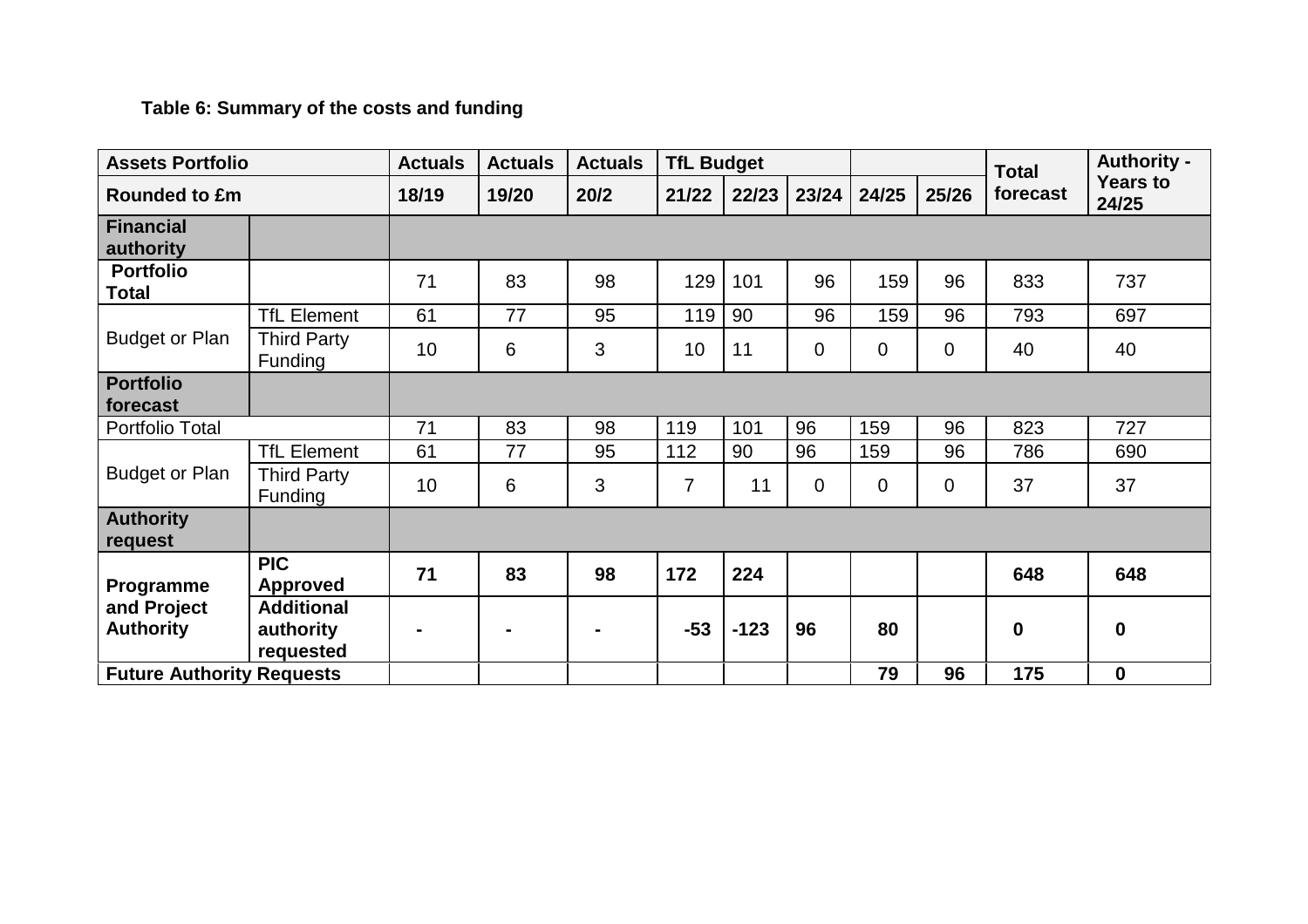# **8 Equality and inclusion**

- 8.1 TfL has an obligation under the Equality Act 2010 to:
	- (a) eliminate discrimination, harassment, victimisation and any other conduct that is prohibited by or under the Equality Act 2010;
	- (b) advance equality of opportunity between persons who share a relevant protected characteristic and persons who do not share it; and,
	- (c) foster good relations between persons who share a relevant protected characteristic and persons who do not share it.
- 8.2 Most of the Programme is like-for-like renewals and, as such, maintains the existing provisions. The lower SOGR may have a negative impact on two groups: older and disabled customers, therefore the programme to improve SOGR is expected to benefit people in both these groups. Equality Impact Assessments will be completed on projects as required, for example for the project to provide hostile vehicle measures on river bridges.
- 8.3 The impact of the managed decline scenario will be subject to an Equality Impact Assessment completed by the end of quarter 1, 2022/23. This will consider the impact of asset deterioration (e.g. footway) on different user groups.

## **9 Assurance**

- 9.1 TfL Project Assurance conducted an Integrated Assurance Review (IAR) on the Programme in March 2022. An independent review was also undertaken by the Independent Investment Programme Advisory Group (IIPAG). There were three recommendations by the IAR, and two by IIPAG. No critical issues were identified. Details of these recommendations and our Management Response have been shared with the Committee.
- 9.2 An agreed Integrated Assurance Plan (IAP) for the Programme, covering the next 12 months, has been produced that sets out those projects that are expected to be reviewed. The IAP will be reviewed and updated quarterly.

#### **List of appendices to this paper:**

Appendix 1: State of Good Repair

Appendix 2: 2020/21 actuals / forecast outputs

Appendix 3: 2021/22 budget allocations and outputs

Appendix 4: High priority assets